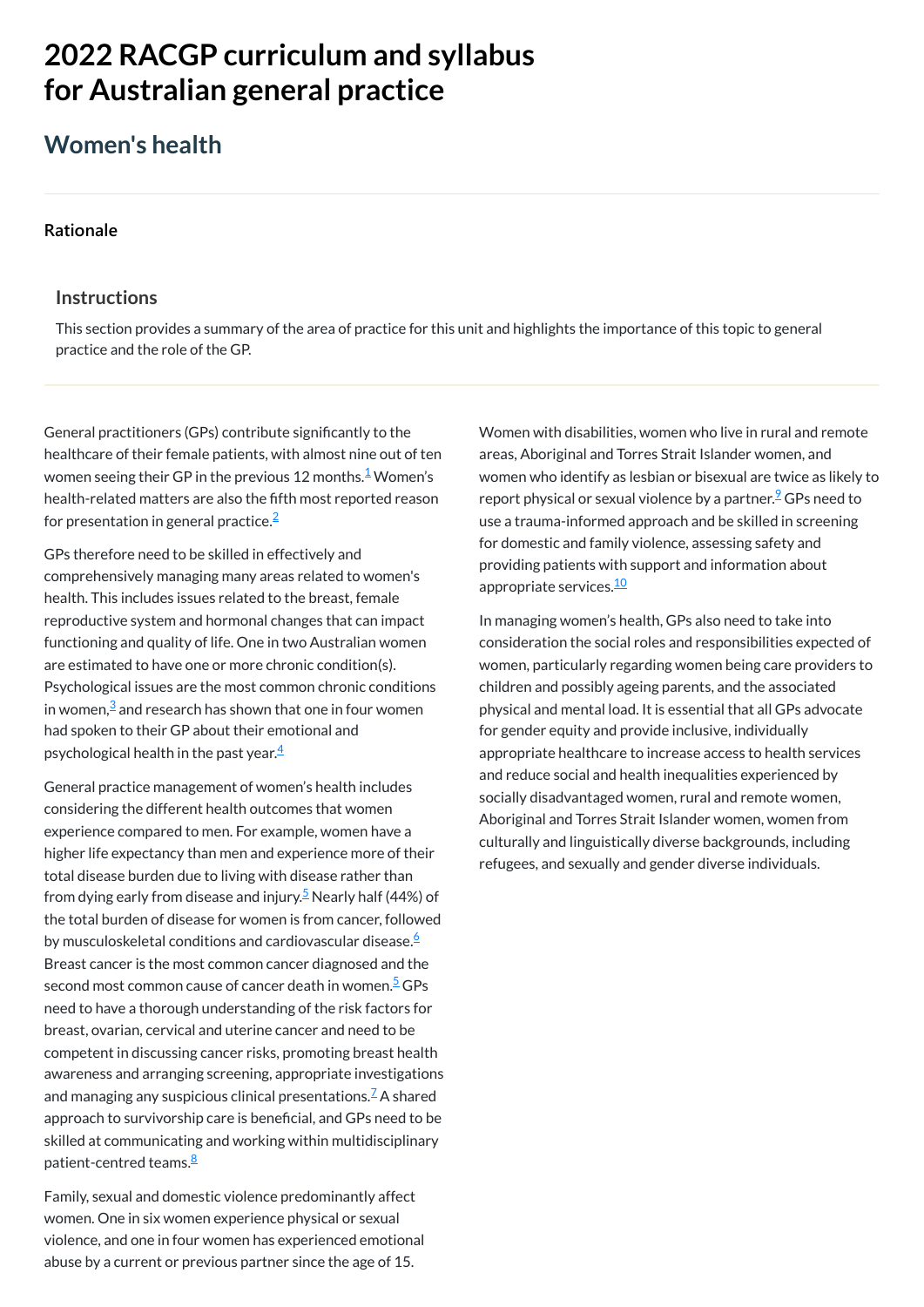## **[Competencies and learning outcomes](javascript:void(0))**

### **Instructions**

This section lists the knowledge, skills and attitudes that are expected of a GP for this contextual unit. These are expressed as measurable learning outcomes, listed in the left column. These learning outcomes align to the core competency outcomes of the seven core units, which are listed in the column on the right.

| Communication and the patient-doctor relationship |                                  |
|---------------------------------------------------|----------------------------------|
| Learning outcomes                                 | Related core competency outcomes |
| The GP is able to:                                |                                  |

| • demonstrate a professional, inclusive and culturally sensitive<br>approach when discussing health concerns with female patients,<br>including transgender, gender diverse and non-binary patients<br>with female sex organs | 1.1.1, 1.2.1, 1.3.1, 1.4.1, 1.4.3        |
|-------------------------------------------------------------------------------------------------------------------------------------------------------------------------------------------------------------------------------|------------------------------------------|
| sensitively take a sexual health and history, including sexual<br>dysfunction                                                                                                                                                 | 1.1.1, 1.1.2, 1.2.1, 1.3.1               |
| sensitively screen for domestic and family violence and use a<br>trauma-informed approach in communicating with patients<br>about abuse and violence                                                                          | 1.1.2, 1.2.2, 1.2.3, 1.3.1, 1.4.1, 1.4.3 |

**Applied knowledge and skills**

#### **References**

- <span id="page-1-0"></span>1.Australian Bureau of Statistics. Patient Experiences in Australia: Summary of Findings, 2019–20. ABS cat. no. 4839.0. Canberra, ACT: ABS, 2020 [\(http://www.abs.gov.au/statistics/health/health-services/patient-experiences](http://www.abs.gov.au/statistics/health/health-services/patient-experiences-australia-summary-findings/latest-release)australia-summary-findings/latest-release) [Accessed 28 September 2021].
- <span id="page-1-1"></span>2. The Royal Australian College of General Practitioners. General practice Health of the Nation. Chapter 1: Current and emerging issues. East Melbourne, Vic: RACGP, 2021 [\(http://www.racgp.org.au/health-of-the-nation/chapter-1-current-and-emerging](http://www.racgp.org.au/health-of-the-nation/chapter-1-current-and-emerging-issues/1-1-common-health-presentations-in-general-practic)issues/1-1-common-health-presentations-in-general-practic) [Accessed 20 November 2021]
- <span id="page-1-2"></span>3. Australian Bureau of Statistics. National Health Survey: First results 2017-18. ABS cat. no. 4364.0.55.001. Canberra: ABS, 2018 [\(http://www.abs.gov.au/statistics/health/health-conditions-and-risks/national-health](http://www.abs.gov.au/statistics/health/health-conditions-and-risks/national-health-survey-first-results/latest-release)survey-first-results/latest-release) [Accessed 28 September 2021].
- <span id="page-1-3"></span>4. Australian Bureau of Statistics. Survey of Health Care, Australia, 2016. ABS cat. no. 4343.0. Canberra, ACT: ABS, 2018

- <span id="page-1-4"></span>5. Australian Institute of Health and Welfare. The health of Australia's females. Cat. no. PHE 240. Canberra, ACT: AIHW, 2019 [\(http://www.aihw.gov.au/reports/men](http://www.aihw.gov.au/reports/men-women/female-health)women/female-health) [Accessed 28 September 2021].
- <span id="page-1-5"></span>6.Australian Institute of Health and Welfare. Australian Burden of Disease Study: impact and causes of illness and death in Australia 2015. Australian Burden of Disease series no.19. Cat. no. BOD 22. Canberra, ACT: AIHW, 2019 [\(http://www.aihw.gov.au/reports/burden-of-disease/burden-disease-study-illness](http://www.aihw.gov.au/reports/burden-of-disease/burden-disease-study-illness-death-2015/summary)death-2015/summary)
- <span id="page-1-6"></span>7. The Royal Australian College of General Practitioners. Red Book. Guidelines for preventive activities in general practice. 9th edn. East Melbourne, Vic: RACGP, 2018.
- <span id="page-1-7"></span>8.Cancer Australia. Shared cancer follow-up and survivorship care. Strawberry Hills, NSW: Cancer Australia, [\(http://www.canceraustralia.gov.au/clinicians-hub/shared](http://www.canceraustralia.gov.au/clinicians-hub/shared-follow-care)follow-care) [no date] [Accessed 20 November 2021]
- <span id="page-1-8"></span>9. Australian Institute of Health and Welfare. Family, domestic and sexual violence in Australia: Continuing the national story 2019. Canberra, ACT: AIHW, 2019 [\(http://www.aihw.gov.au/reports/domestic-violence/family-domestic-sexual-violence](http://www.aihw.gov.au/reports/domestic-violence/family-domestic-sexual-violence-australia-2019/contents/summary)australia-2019/contents/summary) [Accessed 28 September 2021].
- <span id="page-1-9"></span>10. The Royal Australian College of General Practitioners. White Book. Abuse and violence – working with our patients in general practice. 5th edn. East Melbourne, Vic: RACGP, 2021.

[\(http://www.abs.gov.au/ausstats/abs@.nsf/mf/4343.0\)](http://www.abs.gov.au/ausstats/abs@.nsf/mf/4343.0) [Accessed 28 September 2021].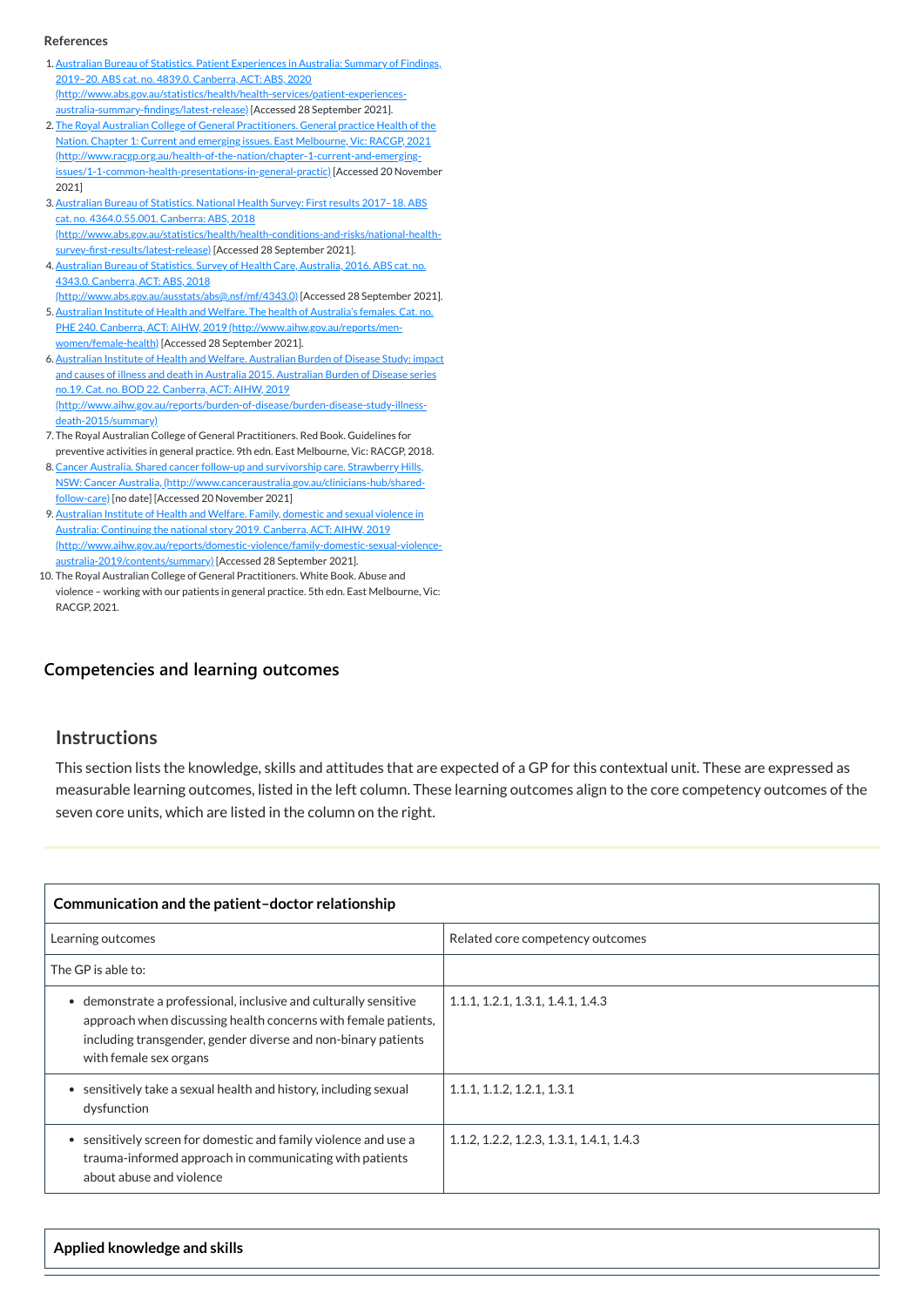| Applied knowledge and skills                                                                                                                                           |                                              |
|------------------------------------------------------------------------------------------------------------------------------------------------------------------------|----------------------------------------------|
| Learning outcomes                                                                                                                                                      | Related core competency outcomes             |
| The GP is able to:                                                                                                                                                     |                                              |
| • collect and interpret a clinical history of conditions related to<br>women's health that includes consideration of red flags and<br>leads to a provisional diagnosis | 2.1.1, 2.1.3, 2.1.4, 2.1.8, 2.1.10           |
| • perform respectful examinations and procedures, including<br>pelvic examination, cervical screening and breast examinations,<br>using a chaperone when appropriate   | 2.1.2, 2.1.5, 2.1.6                          |
| use patient-centred management plans for conditions related to<br>women's health                                                                                       | 2.1.9, AH2.1.2, 2.2.2, 2.3.1, AH2.3.1, 2.3.4 |

| Population health and the context of general practice                                                                                                                                                                                             |                                              |  |
|---------------------------------------------------------------------------------------------------------------------------------------------------------------------------------------------------------------------------------------------------|----------------------------------------------|--|
| Learning outcomes                                                                                                                                                                                                                                 | Related core competency outcomes             |  |
| The GP is able to:                                                                                                                                                                                                                                |                                              |  |
| identify and screen women at increased risk of breast, cervical,<br>$\bullet$<br>uterine and ovarian cancer using cancer risk assessment and risk<br>management support tools where appropriate                                                   | 3.1.1, 3.1.3                                 |  |
| discuss lifestyle factors that increase the risk of disease in<br>women                                                                                                                                                                           | 3.1.1, 3.1.4, 3.2.3                          |  |
| advocate for equitable access to healthcare in Aboriginal and<br>$\bullet$<br>Torres Strait Islander women, culturally and linguistically<br>diverse women, rural and remote women and individuals who<br>identify as sexually and gender diverse | 3.1.4, 3.2.1, 3.2.2, 3.2.4, AH3.2.1, RH3.2.1 |  |

| <b>Professional and ethical role</b>                                                             |                                  |
|--------------------------------------------------------------------------------------------------|----------------------------------|
| Learning outcomes                                                                                | Related core competency outcomes |
| The GP is able to:                                                                               |                                  |
| • reflect on any potential gender-based or heteronormative<br>biases that impact on patient care | 4.2.1, 4.2.2, AH4.2.1            |

| Organisational and legal dimensions |                                  |
|-------------------------------------|----------------------------------|
| Learning outcomes                   | Related core competency outcomes |
| $\mid$ The GP is able to:           |                                  |

| maintain patient confidentiality and explain to patients when<br>legislation requires them to disclose information, for example,<br>mandatory reporting of child abuse | 5.2.1, 5.2.3        |
|------------------------------------------------------------------------------------------------------------------------------------------------------------------------|---------------------|
| explain and document consent for relevant procedures, for<br>example, breast and pelvic examinations                                                                   | 5.2.2, 5.2.3, 5.2.4 |
| use appropriate recall systems for abnormal results and health<br>screenings related to women's health                                                                 | 5.1.1, 5.2.3        |

# **[Words of wisdom](javascript:void(0))**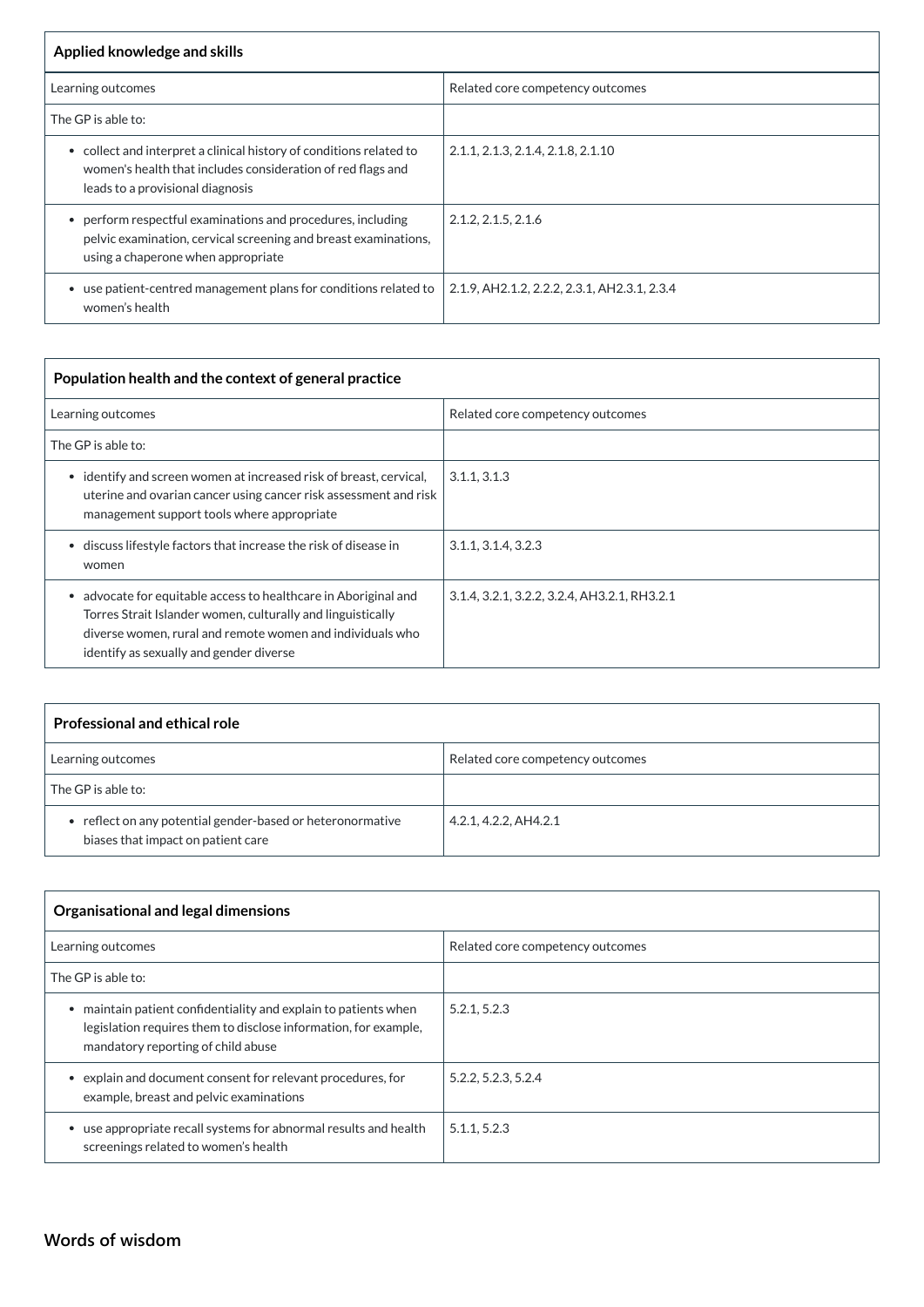# **Instructions**

This section includes tips related to this unit from experienced GPs. This list is in no way exhaustive but gives you tips to consider applying to your practice.

**Extension exercise:** Speak to your study group or colleagues to see if they have further tips to add to the list.

- **1.** Use a trauma-informed approach in women's healthcare by empowering and avoiding re-traumatising patients. Seeking permission before taking a history and performing an examination is important. Specifically ask Aboriginal or Torres Strait Islander women if it is OK to discuss women's health issues. This is particularly important if the GP is male.
- **2.** Some patients who do not identify as women (transgender and gender diverse people) have female genitalia and reproductive organs (assigned female sex at birth) and may require management of abnormal bleeding or discharge, pain or breast symptoms, and this requires a sensitive approach. Cervical cancer screening and breast cancer screening may also be required.
- **3.** Have a low threshold for performing a urine pregnancy test even if the patient does not consider themselves at risk of pregnancy. This is particularly important with presentations including amenorrhoea, vaginal bleeding or discharge, abdominal or pelvic pain, urinary frequency or urgency, or nausea.
- **4.** Some of the red flags in women's health that are important not to miss are: abnormal vaginal bleeding (postcoital, intermenstrual bleeding, postmenopausal bleeding) or abnormal vaginal discharge, non-healing genital lesions, new breast lesion or symptom, haematuria, bloating, reduced appetite and unexplained weight loss.
- **5.** Opportunistic women's health screening and health promotion can be performed when patients come to see their GP. This is particularly important for patients who may not re-present (eg adolescents and young adults, people with mental illness or substance use) and people who may find it difficult to re-attend (eg people with social and financial disadvantage or transport issues, parents of young children, people who are carers, people in full time employment or study).
- **6.** Whilst many women are eligible for self-collected cervical screening, in some circumstances a speculum examination is still needed. If you are finding it difficult to perform a speculum examination and cannot see the patient's cervix, consider: removing the speculum, using a different size or type of speculum, using adequate lubricant, asking the patient to tilt their pelvis by putting a pillow or their fists under their buttocks, placing a condom or the finger of a glove with the tip cut off over the speculum blades to prevent the vaginal walls from obscuring the view of the cervix, or reinserting the speculum and directing it in a different direction.
- **7.** Remember that women and patients who are assigned female sex at birth with immunodeficiency (women with HIV, women with solid organ transplants) require cervical cancer screening more frequently.

## **[Case consultation example](javascript:void(0))**

# **Instructions**

- 1. Read this example of a common case consultation for this unit in general practice.
	-

2. Thinking about the case example, reflect on and answer the questions in the table below.

You can do this either on your own or with a study partner or supervisor.

The questions in the table below are ordered according to the RACGP clinical exam assessment areas

[\(https://www.racgp.org.au/getmedia/f93428f5-c902-44f2-b98a-e56d9680e8ab/Clinical-Competency-Rubric.pdf.aspx\)](https://www.racgp.org.au/getmedia/f93428f5-c902-44f2-b98a-e56d9680e8ab/Clinical-Competency-Rubric.pdf.aspx) and domains, to prompt you to think about different aspects of the case example.

Note that these are examples only of questions that may be asked in your assessments.

**Extension exercise**: Create your own questions or develop a new case to further your learning.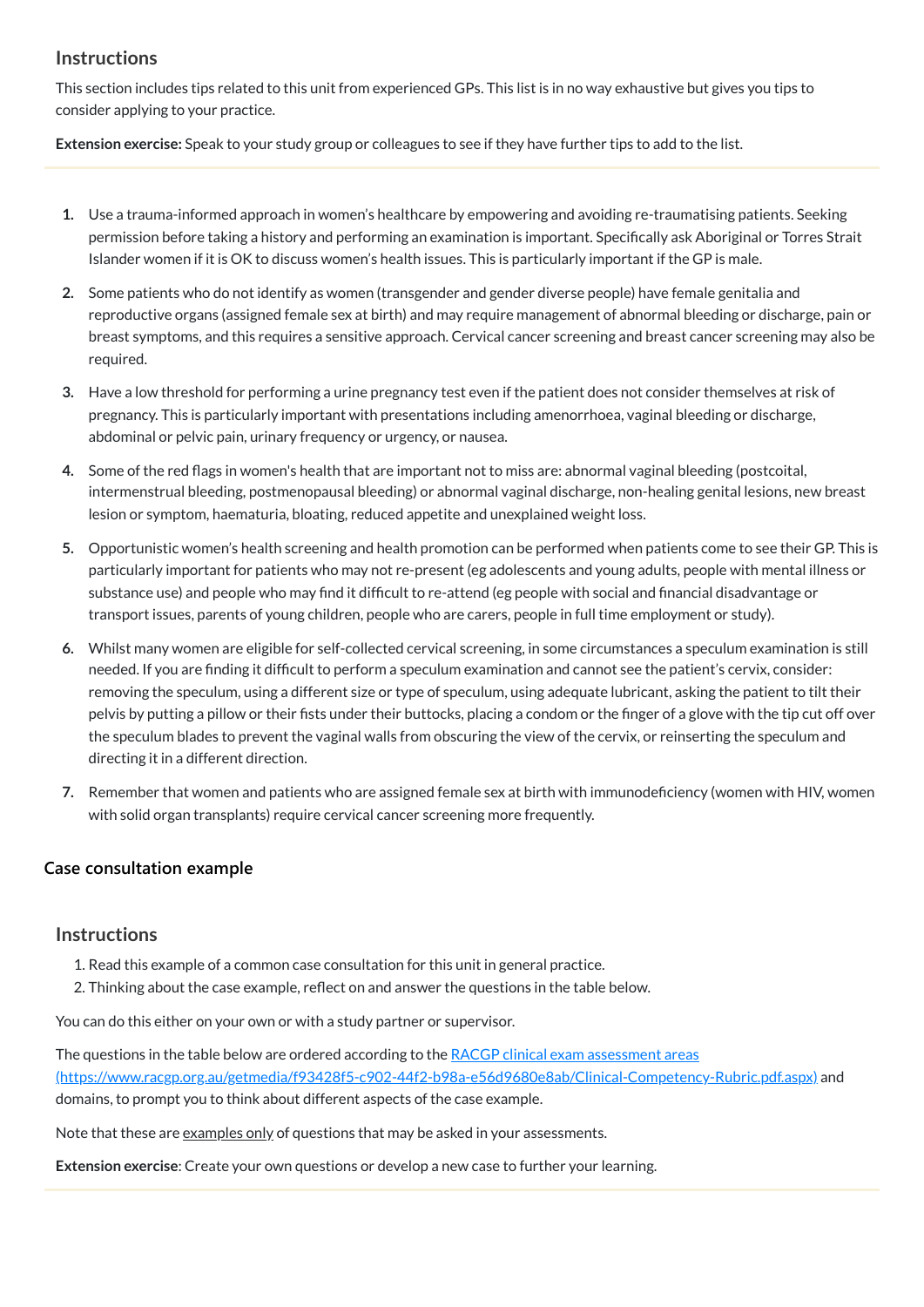

**Aamiina, aged 51, presents with a change in her menstruation and menopausal symptoms which are** impacting her quality of life and relationships with her adult children and grandchildren. She has never had **cervical cancer screening, breast cancer screening or bowel cancer screening. Her husband died 10 years** ago. She is Muslim and originally from Somalia. She came to Australia via a refugee camp six years ago.

| Questions for you to consider                                                                                                                                                                                                                                                                                                          | <b>Clinical exam assessment area</b><br>(https://www.racgp.org.au/getattachment/2f8f615f-<br>4c4d-4e51-8c8c-935fb0e2ca10/Clinical-<br>Competency-Rubric-2022.aspx) | <b>Domains</b> |
|----------------------------------------------------------------------------------------------------------------------------------------------------------------------------------------------------------------------------------------------------------------------------------------------------------------------------------------|--------------------------------------------------------------------------------------------------------------------------------------------------------------------|----------------|
| What communication strategies would you use to<br>sensitively take a thorough history?                                                                                                                                                                                                                                                 | 1. Communication and consultation skills                                                                                                                           | 1,2,5          |
| How would you explore Aamiina's understanding of her<br>symptoms?                                                                                                                                                                                                                                                                      |                                                                                                                                                                    |                |
| How would you approach this consultation if English is not<br>Aamiina's first language? How would you manage if she<br>attended with her daughter as interpreter?                                                                                                                                                                      |                                                                                                                                                                    |                |
| What specific information would you like to know about<br>Aamiina's menstrual cycle, vaginal bleeding and menopause<br>symptoms?                                                                                                                                                                                                       | 2. Clinical information gathering and interpretation                                                                                                               | $\overline{2}$ |
| How would you sensitively perform an appropriate physical<br>examination?                                                                                                                                                                                                                                                              |                                                                                                                                                                    |                |
| Aamiina has had prolonged, irregular heavy periods for six<br>months, and intermenstrual spotting. She has not been<br>sexually active since her husband's death. She has also had<br>low energy, low mood, poor sleep and hot flushes. What<br>diagnoses are you considering? What red flag condition/s<br>are important to consider? | 3. Making a diagnosis, decision making and reasoning                                                                                                               | $\overline{2}$ |
| What investigations would you consider and why?                                                                                                                                                                                                                                                                                        |                                                                                                                                                                    |                |
| What if Aamiina was 39 years old? Would you consider<br>other diagnoses and arrange other investigations?                                                                                                                                                                                                                              |                                                                                                                                                                    |                |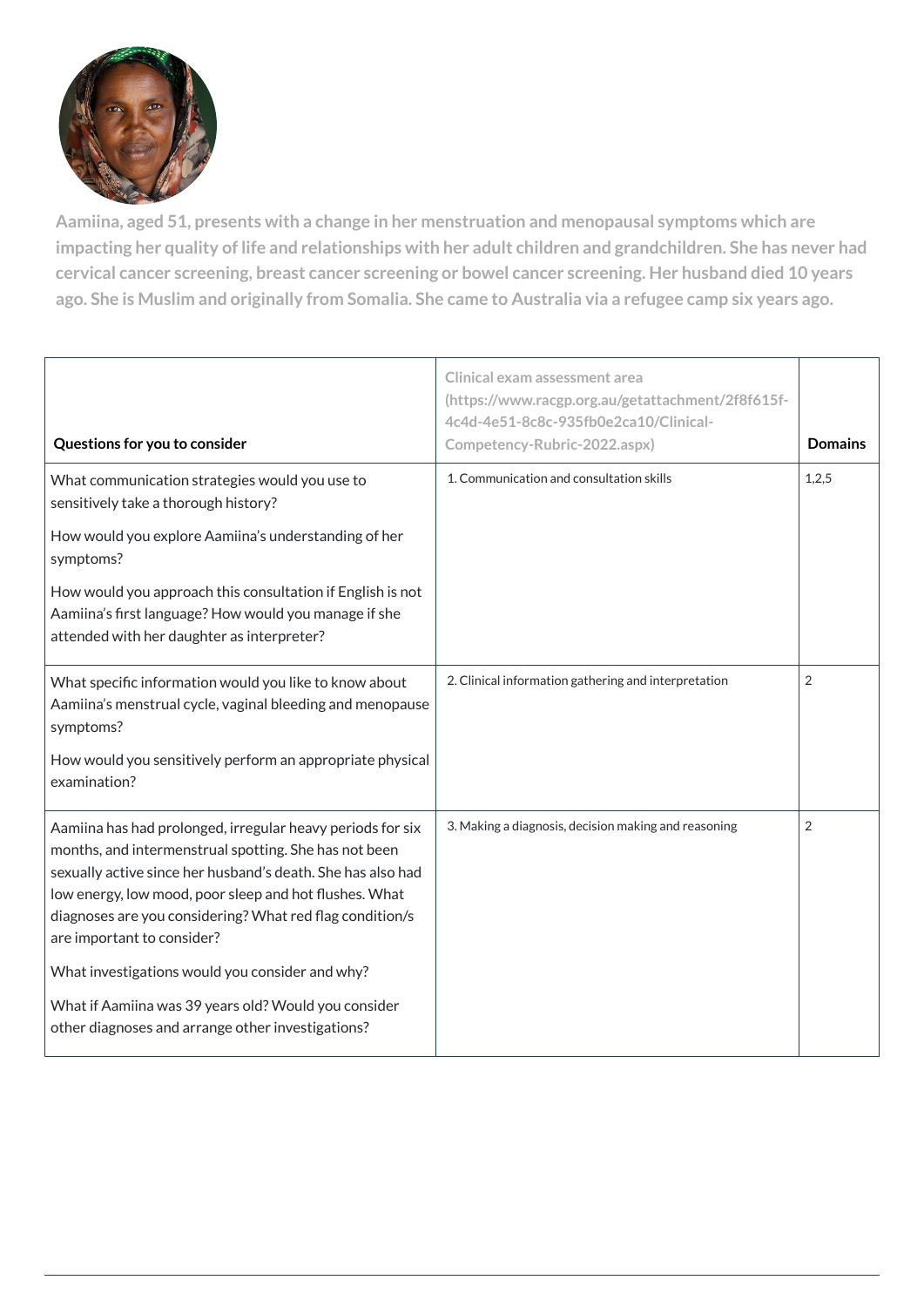|                                                                                                                                                                                       | <b>Clinical exam assessment area</b><br>(https://www.racgp.org.au/getattachment/2f8f615f-<br>4c4d-4e51-8c8c-935fb0e2ca10/Clinical- |                |
|---------------------------------------------------------------------------------------------------------------------------------------------------------------------------------------|------------------------------------------------------------------------------------------------------------------------------------|----------------|
| Questions for you to consider                                                                                                                                                         | Competency-Rubric-2022.aspx)                                                                                                       | <b>Domains</b> |
| You arrange for Aamiina to perform self-collected cervical<br>screening. Aamiina's results show non-16/18 HPV. How do<br>you manage this result?                                      | 4. Clinical management and therapeutic reasoning                                                                                   | $\overline{2}$ |
| You think Aamiina has late perimenopause. What is your<br>approach to management? How will you ensure she is<br>involved in the decisions about management?                           |                                                                                                                                    |                |
| What are your management options for her prolonged<br>heavy menstrual bleeding?                                                                                                       |                                                                                                                                    |                |
| What about managing menopausal symptoms impacting<br>her quality of life?                                                                                                             |                                                                                                                                    |                |
| What barriers to accessing care might exist for Aamiina<br>and how might these be managed?                                                                                            | 5. Preventive and population health                                                                                                | 1,2,3          |
| What communication and other approaches in relation to<br>health screening would increase safety and improve<br>communication with culturally and linguistically diverse<br>patients? |                                                                                                                                    |                |
| What screening would you offer Aamiina? What screening<br>would you consider for Amiina's mental health relating to<br>menopause and her social and emotional wellbeing?              |                                                                                                                                    |                |
| How would you determine if you are performing clinician-<br>collected cervical cancer screening tests effectively?                                                                    | 6. Professionalism                                                                                                                 | 4              |
| Where would you look for referral pathways for patients<br>who are culturally and linguistically diverse, including<br>refugee patients?                                              |                                                                                                                                    |                |
| How do you obtain and record informed consent for<br>physical examination?                                                                                                            | 7. General practice systems and regulatory requirements                                                                            | 5              |
| Does your medical software capture information about<br>cultural and linguistic diversity?                                                                                            |                                                                                                                                    |                |
| What processes has your practice got in place for managing<br>abnormal results?                                                                                                       |                                                                                                                                    |                |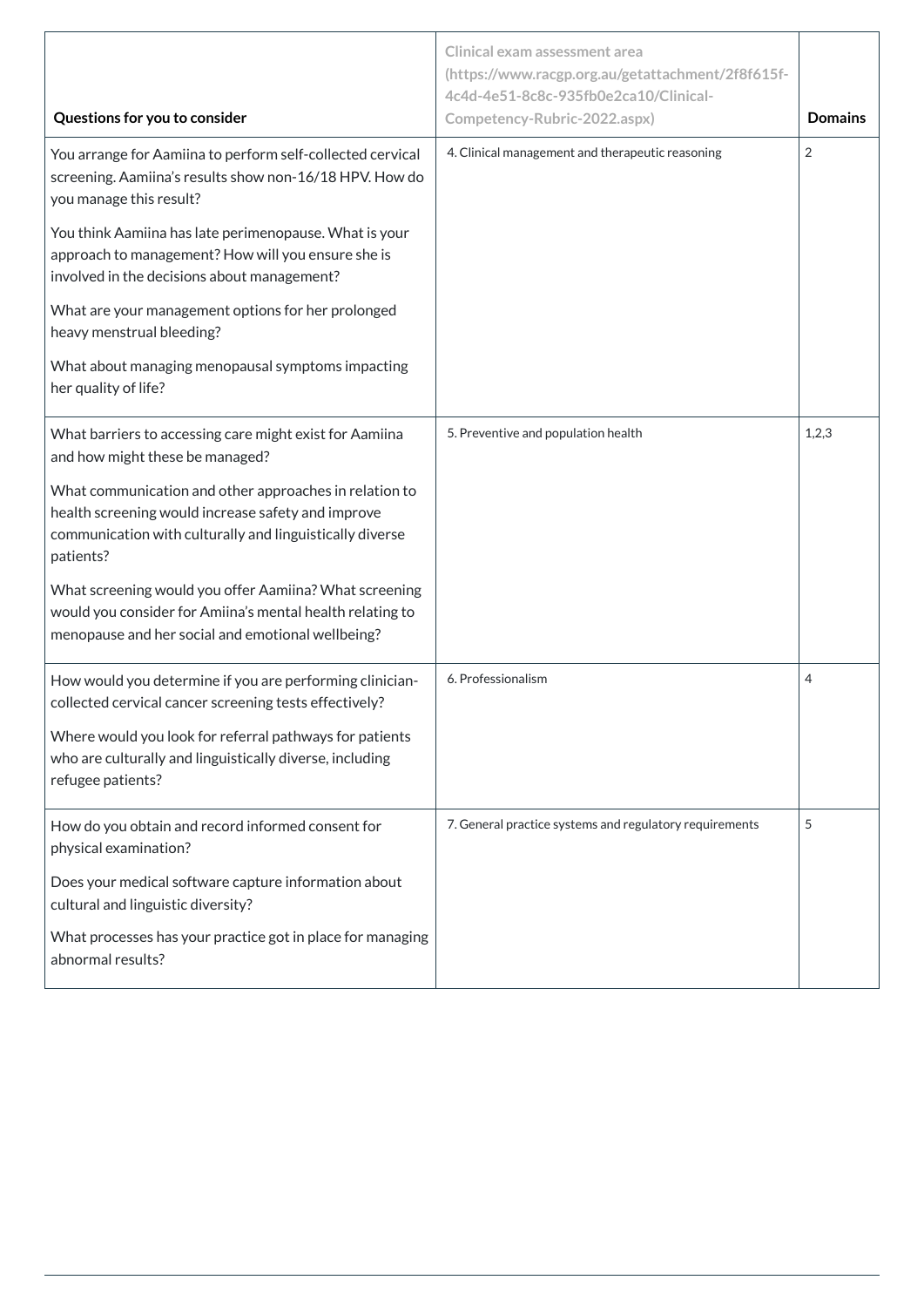| Questions for you to consider                                                                                                                                                                                                      | <b>Clinical exam assessment area</b><br>(https://www.racgp.org.au/getattachment/2f8f615f-<br>4c4d-4e51-8c8c-935fb0e2ca10/Clinical-<br>Competency-Rubric-2022.aspx) | <b>Domains</b> |
|------------------------------------------------------------------------------------------------------------------------------------------------------------------------------------------------------------------------------------|--------------------------------------------------------------------------------------------------------------------------------------------------------------------|----------------|
| How would you perform a gynaecological examination,<br>including speculum examination?                                                                                                                                             | 8. Procedural skills                                                                                                                                               | $\overline{2}$ |
| How would your approach differ in a patient who had<br>experienced trauma, such as female genital cutting or<br>circumcision?                                                                                                      |                                                                                                                                                                    |                |
| What if she had experienced sexual abuse?                                                                                                                                                                                          |                                                                                                                                                                    |                |
| What would you do if you could not find Aamiina's cervix?<br>What if there was blood or discharge obscuring the cervix?                                                                                                            |                                                                                                                                                                    |                |
| What would you do if Aamiina wanted screening for<br>sexually transmissible infections at the same time?                                                                                                                           |                                                                                                                                                                    |                |
| When would you suggest a clinician collected cervical<br>cancer screening test?                                                                                                                                                    |                                                                                                                                                                    |                |
| If Aamiina has HPV non-16/18 with normal liquid-based<br>cytology, normal transvaginal pelvic ultrasound, and<br>normal colposcopy and cervical biopsy, would you perform<br>other investigations for her intermenstrual bleeding? | 9. Managing uncertainty                                                                                                                                            | $\overline{2}$ |
| Aamiina presents seven days after colposcopy and biopsy<br>with fevers, chills, light-headedness, malodorous vaginal<br>discharge and pelvic pain. What are your differential<br>diagnoses?                                        | 10. Identifying and managing the significantly ill patient                                                                                                         | $\overline{2}$ |
| What if her anaemia was clinically significant and her Hb<br>was 72g/L?                                                                                                                                                            |                                                                                                                                                                    |                |
| What clinical features would influence your decision to<br>refer her for treatment in hospital?                                                                                                                                    |                                                                                                                                                                    |                |

- on your own
- with a supervisor or other colleague
- in a small group
- with a non-medical person, such as a friend or family member.

# **[Learning strategies](javascript:void(0))**

# **Instructions**

This section has some suggestions for how you can learn this unit. These learning suggestions will help you apply your

knowledge to your clinical practice and build your skills and confidence in all of the broader competencies required of a GP.

There are suggestions for activities to do:

Within each learning strategy is a hint about how to self-evaluate your learning in this core unit.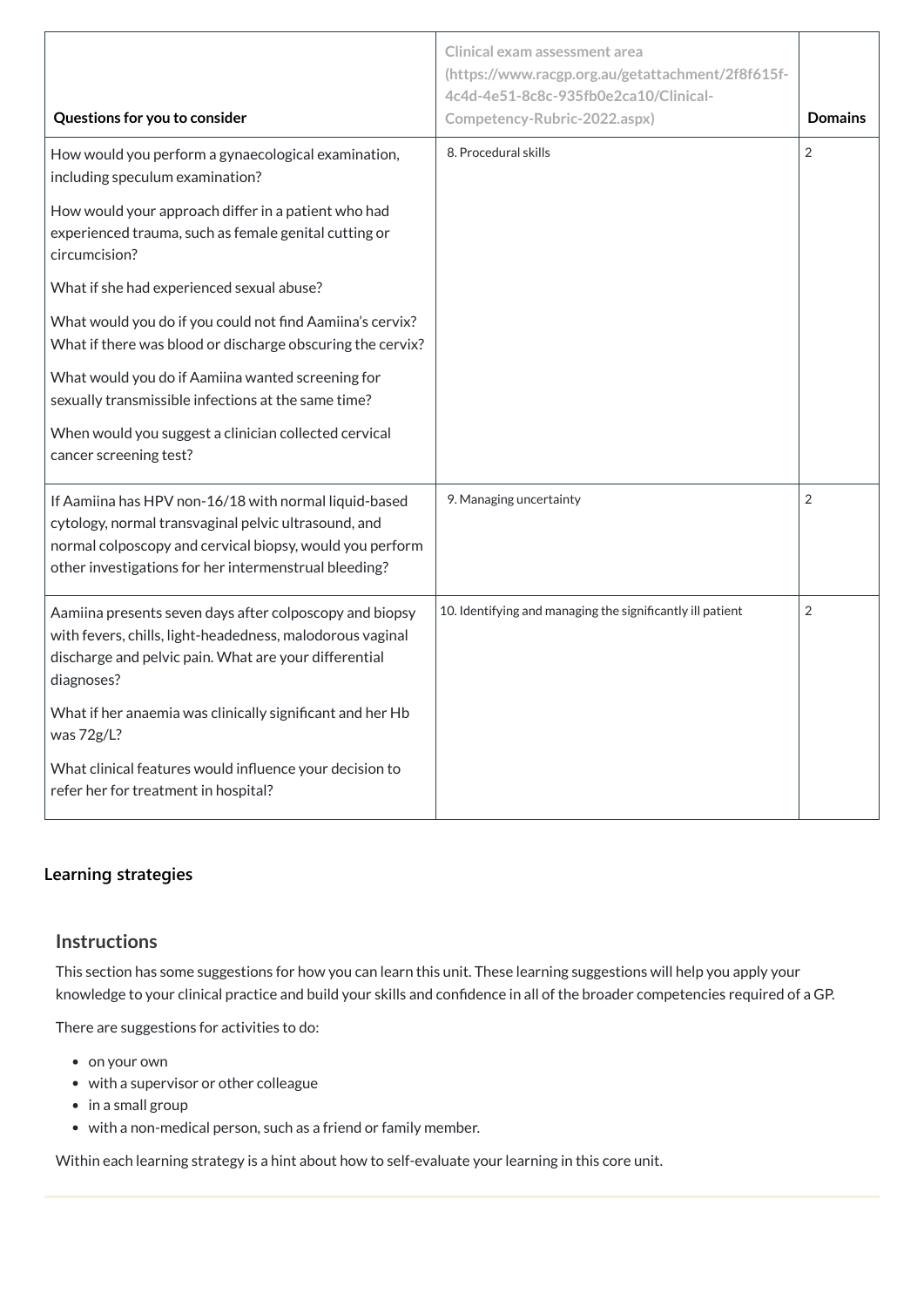#### **On your own**

Identify five patients from your practice who are overdue for cervical cancer screening. Audit the notes checking for documentation of:

- a. date and result of last cervical cancer screening, previous results and recommendations for next screening test
- b. risk factors which may indicate need for earlier repeat cervical cancer screening (eg immune deficiency)
- c. the patient having been seen since cervical cancer screening was due and if screening was discussed and offered opportunistically
- d. recall being in place for cervical cancer screening
- e. other necessary health screening being in the recall system (eg breast cancer screening, bowel cancer screening, bone densitometry).
- What is your practice's process for recalling patients for cervical cancer screening? What happens for overdue screening, including if the previous result was abnormal? If a patient presents for another matter, are overdue recalls apparent in the notes and do you routinely check recalls for anything overdue or due soon? entify fives and the controller and the controller and the controller and include the controller and the controller and the controller and the controller and the controller and the controller and the controller and the con
- How would you explain to a patient the self-collection cervical screening process?
- Where would you find resources about cervical cancer screening to give Aboriginal or Torres Strait Islander patients or culturally and linguistically diverse patients?

Identify five patients from your practice who have presented with different menstruation issues (amenorrhoea, irregular periods, heavy menstrual bleeding, dysmenorrhoea) or abnormal vaginal bleeding (intermenstrual bleeding, post-coital bleeding, post-menopausal bleeding). Audit the notes checking for documentation of:

- a. first day of last menstrual period
- b. menstrual history, including age of menarche, cycle length and duration, quantity of bleeding and pain with menses
- c. sexual and reproductive history, including risk of pregnancy and current pregnancy prevention means, if applicable and previous pregnancies and births
- d. risk of sexually transmissible infection (STI) and current STI prevention means, if applicable
- e. previous STI infection
- f. gynaecological history and medical history: gynaecological conditions or surgery
- g. recent hormonal contraception
- h. date and result of last cervical cancer screening test
- i. relevant physical examination, including urine pregnancy test result, if appropriate.
- Were there any gaps in documentation? Do the gaps impact your ability to identify and characterise the appropriate differential diagnoses?
- What would you have done differently in each case?
- What is your approach to discussing puberty, menarche, menstrual cycle and abnormal vaginal bleeding?
- What evidence-based guidelines could you use to assess and manage <sup>a</sup> patient with <sup>a</sup> similar presentation?
- What patient education resources would be useful for <sup>a</sup> patient with <sup>a</sup> similar presentation?



Make a learning plan specific to your learning needs in women's health. Set achievable goals and timeframes and think about how you will meet these goals. Discuss your learning plan with your supervisor. Arrange times to review your learning plan together. You might like to consider: communication skills, history-taking, physical examination, including breast examination, speculum examination, bimanual pelvic examination, practical skills, for example, cervical cancer screening and performing endocervical and vaginal swabs.

- What are your specific learning goals for women's health? Over what time period would you like to achieve them?
- How can you enhance your learning? Could you sit in with your supervisor, another GP or the practice nurse? Could you discuss cases with your supervisor? Could you use <sup>a</sup> reflective learning approach and after seeing <sup>a</sup> patient with <sup>a</sup>

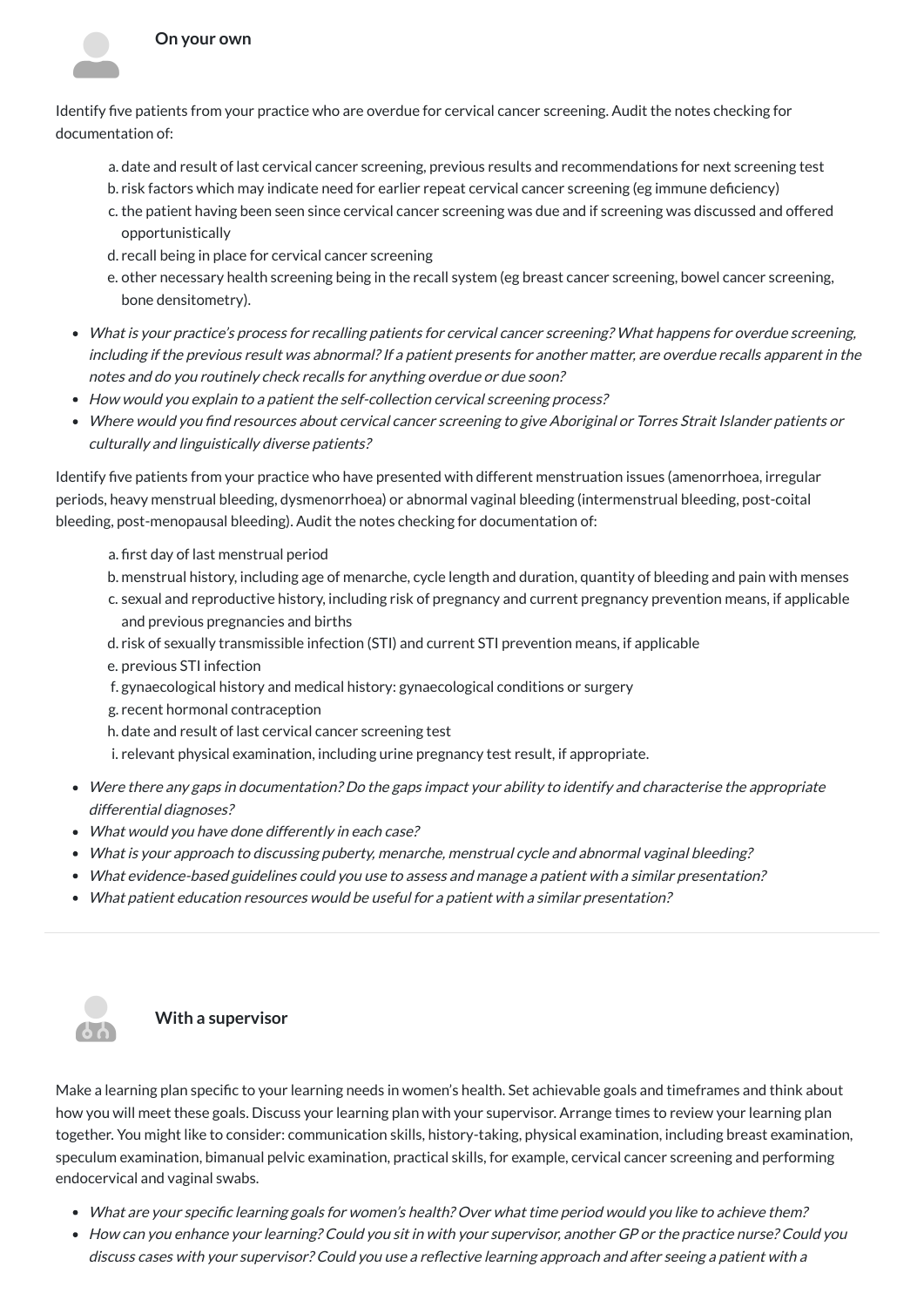#### presentation or condition, read more about that condition?

- What did you learn from your supervisor? What resources or patient information did they suggest?
- Is there any patient information specifically for Aboriginal and Torres Strait Islander or culturally or linguistically diverse patients?
- When does cervical screening change to diagnostic testing for abnormal vaginal bleeding? How can you explain this to patients and does anything change from <sup>a</sup> logistical point of view?
- How do you manage these results? Where could you improve?

With your supervisor, discuss your approach to managing abnormal vaginal bleeding. Discuss where you might find guidelines to guide your management, where you might find patient information, when screening testing becomes diagnostic testing and how you use recalls and reminders. Get feedback from your supervisor.

Present to your supervisor on polycystic ovary syndrome (PCOS). Use a real case you have seen or create a fictional case study. Then ask your supervisor for feedback. In the presentation, discuss the following:

**In a small group** 28

- a. risk factors for PCOS
- b.typical and less common presentations
- c. the impact of PCOS on a patient's social and emotional wellbeing
- d. potential short-term and long-term consequences of PCOS
- e. important considerations in patients with amenorrhoea (not due to contraception or pregnancy)
- f. possible findings on clinical assessment
- g. differential diagnoses for irregular menses, amenorrhea and hirsutism
- h. first line investigations
- i. diagnostic criteria for PCOS
- j. management; consider: patient education and useful patient resources, lifestyle advice, pharmacotherapy if not wanting to conceive, management of subfertility, assessment, investigation and management of other metabolic risk factors, health screening
- k. who you might refer the patient to, such as a non-GP specialist or allied health
- l. patient follow-up
- m. strategies you can use to improve patient adherence to lifestyle and medical management.
- Where did you find guidelines and resources, including patient resources, to address the above points?
- What did you learn from this exercise? How could you incorporate this into your practice?
- Does your supervisor have any other tips or experience which might help you?

Share cases of patients presenting with dysmenorrhoea (or create a fictional case). Discuss:

a. approach to taking a comprehensive history, including the impact of symptoms on the patient's qualify of life and

#### functioning

b. addressing the patient's opinions, concerns and expectations

c. explaining any necessary physical examination, seeking consent and arranging a chaperone, if appropriate d. giving the patient information about the likely cause of symptoms and the management plan and checking patient understanding

e. offering opportunistic health screening and health promotion.

- What do you think are the most effective communication strategies? The most effective health promotion or education strategies?
- How would you adjust your approach depending on age (adolescent, premenopausal, post-menopausal) for Aboriginal and Torres Strait Islander patients and for patients with <sup>a</sup> culturally and linguistically diverse background?
- What are the treatment options? How would treatment vary depending on the features of the presentation (eg age of patient, impact on quality of life, desire for pregnancy)? What red flags need to be considered? When should the patient be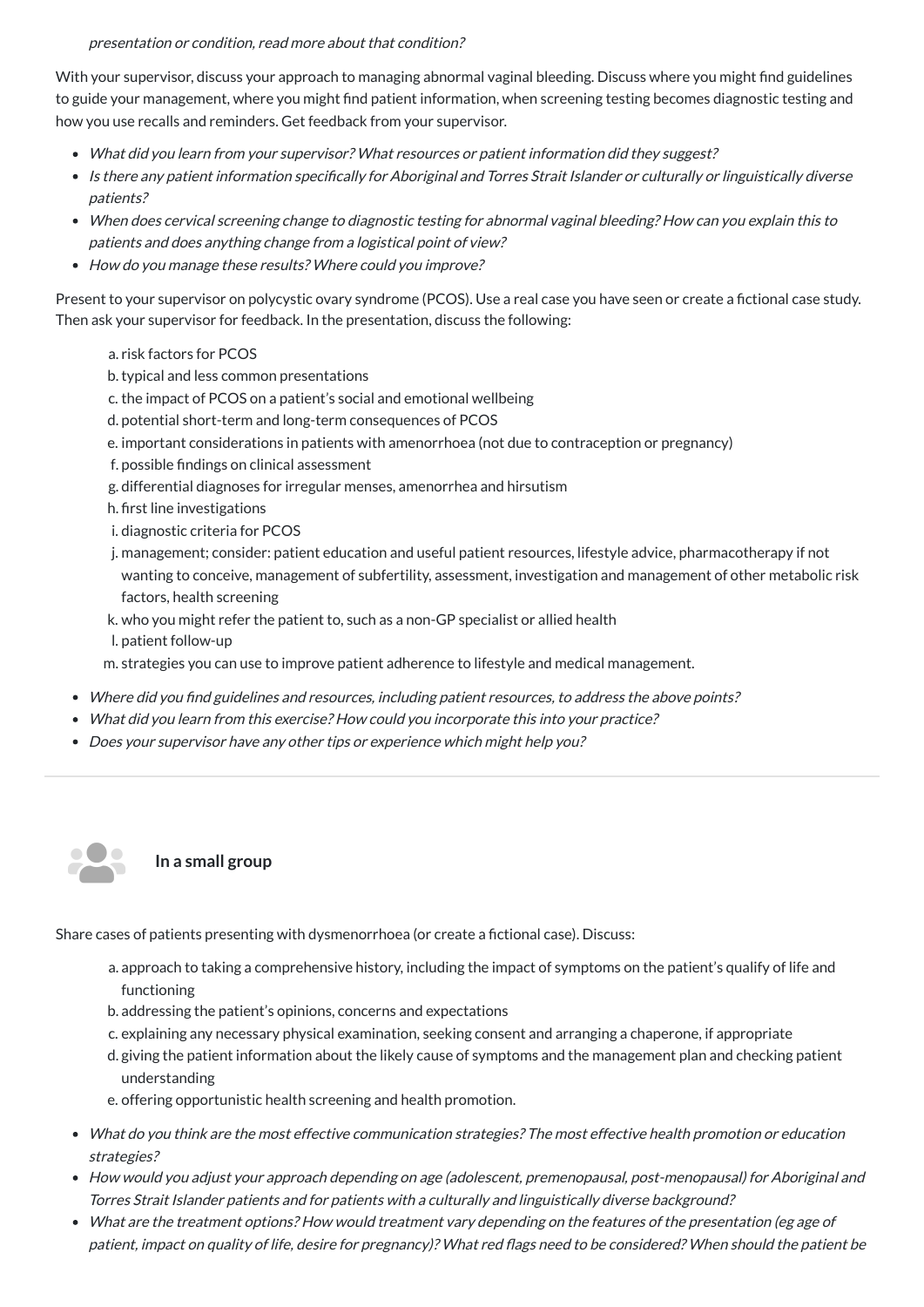### followed up?

Role-play a consultation with a patient who presents with a new breast lump. Discuss:

- a. approach to taking a comprehensive history
- b.the common causes of breast lumps
- c. assessing the patient's breast cancer risk
- d. addressing the patient's opinions, concerns and expectations
- e. explaining any necessary physical examination, seeking consent and arranging a chaperone, if appropriate
- f. explaining any necessary investigations
- g. arranging follow-up of results
- h. your approach to giving bad news.
- What resources are helpful to determine <sup>a</sup> patient's breast cancer risk?
- What is your approach to investigating <sup>a</sup> new breast symptom?(It's <sup>a</sup> good idea to be familiar with Cancer Australia's iPrevent [\(https://www.canceraustralia.gov.au/cancer-types/breast-cancer/awareness/iprevent\)](https://www.canceraustralia.gov.au/cancer-types/breast-cancer/awareness/iprevent) and 'The Investigation of a new breast symptom: <sup>a</sup> guide for General Practitioners 2021 (http://www.canceraustralia.gov.au/publications-and[resources/cancer-australia-publications/investigation-new-breast-symptom-guide-general-practitioners\)](http://www.canceraustralia.gov.au/publications-and-resources/cancer-australia-publications/investigation-new-breast-symptom-guide-general-practitioners)).
- What structured approach could you use for giving bad news?
- What suggestions did your peers have which you could apply next time?

- a. approach to sensitively taking a comprehensive history
- b. assessing impact on quality of life and relationship
- c. any red flags
- d. screening for depression and anxiety, menopause symptoms, domestic violence
- e. addressing the patient's opinions, concerns and expectations
- f. explaining any necessary physical examination, seeking consent and arranging a chaperone, if appropriate
- g. explaining any necessary investigations
- h. discussing management options
- i. arranging appropriate referrals and follow-up.
- What do you think are the most effective communication strategies when talking with <sup>a</sup> patient about sexual dysfunction?
- What types/classifications of sexual dysfunction are there?
- What medications can cause sexual dysfunction? What physical, emotional, relationship, social and cultural factors may contribute (predispose, precipitate or maintain) to sexual dysfunction?
- How would you approach management? Consider:
	- o patient education and patient resources, lifestyle advice, managing contributing conditions or issues, pharmacotherapy, who you might refer to (eg non-GP specialist, allied health)
	- o patient follow-up
	- o strategies to empower the patient to share decision-making about management.
- What are your management options for:
	- o female sexual interest/arousal disorder
	- o female orgasmic disorder
	- genito-pelvic pain/penetration disorder
	- o sexual symptoms or distress without disorder?

Read and discuss the following resources:

- a. Let's talk about sex [\(https://www.racgp.org.au/afp/2017/januaryfebruary/lets-talk-about-sex\)](https://www.racgp.org.au/afp/2017/januaryfebruary/lets-talk-about-sex)
- b. Global consensus statement on testosterone therapy for women: an Australian perspective [\(http://www.mja.com.au/system/files/issues/213\\_10/mja250837.pdf\)](http://www.mja.com.au/system/files/issues/213_10/mja250837.pdf)
- c. Sexual difficulties in the menopause [\(https://www.menopause.org.au/hp/information-sheets/sexual-difficulties-in](https://www.menopause.org.au/hp/information-sheets/sexual-difficulties-in-the-menopause)the-menopause)

Then role-play a consultation with a perimenopausal patient who presents with pain with intercourse, reduced sexual desire and satisfaction from sex, and difficulty reaching orgasm. Discuss: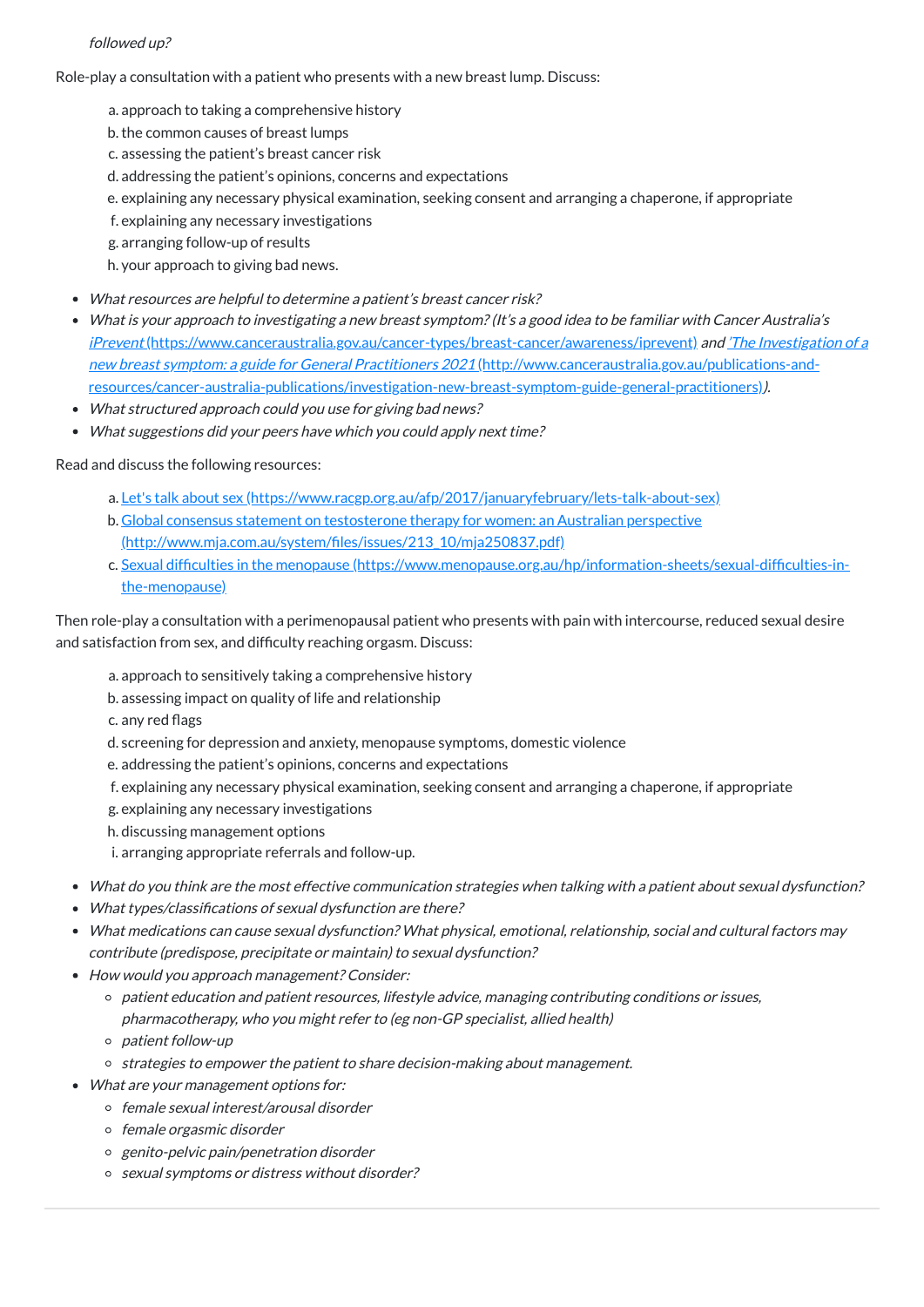

### **With a friend or family member**

Practise providing patient education to your friends and family members. You could provide information about: endometriosis, vulvovaginitis in a child, cervical cancer screening and possible results and follow-up, polycystic ovary syndrome or menopause symptoms.

- Were you able to explain things in <sup>a</sup> way that your friend or family member could understand? How did you check their understanding?
- Can you find some useful patient resources? Could you use these as <sup>a</sup> guide to structure your education?

- Through a comprehensive history, examination and appropriate investigations, diagnose and manage patients with:
	- amenorrhoea, irregular periods, dysmenorrhoea, heavy vaginal bleeding
	- $\circ$  vulval or vaginal itch
	- vulval or vaginal discharge, itch, pain, swelling, skin changes or lesions
	- abnormal vaginal bleeding: intermenstrual, postcoital, postmenopausal
	- $\circ$  pelvic pain, dyspareunia
	- dysuria, urinary frequency, urinary incontinence
	- pelvic organ prolapse
	- menopausal symptoms
	- breast symptoms
	- sexual dysfunction.
- Assess a patient's risk of:
	- cervical cancer
	- endometrial cancer
	- $\circ$  ovarian cancer

Ask a female friend or family member to share their positive experiences of seeing a GP for a women's health issue. Ask them what the GP did well in terms of establishing rapport, communicating, explaining and managing the health issue, referring them to another healthcare provider (if this was done) and when the GP followed up with them.

Will you change your own approach or practice based on their experiences? What can you learn from their experience?

### **[Guiding topics and content areas](javascript:void(0))**

## **Instructions**

These are examples of topic areas for this unit that can be used to help guide your study.

Note that this is not a complete or exhaustive list, but rather a starting point for your learning.

breast cancer.

- Assess and manage:
	- $\circ$  congenital abnormalities of genitalia in children
	- o disorders of menstruation:
		- dysfunctional uterine bleeding
		- premenstrual syndrome
		- premenstrual dysphoric disorder
		- **Perimary amenorrhoea, secondary amenorrhoea**
	- post-menopausal bleeding
	- o disorders causing pelvic pain:
		- **n** endometriosis
		- adhesions
		- chronic pelvic inflammatory disease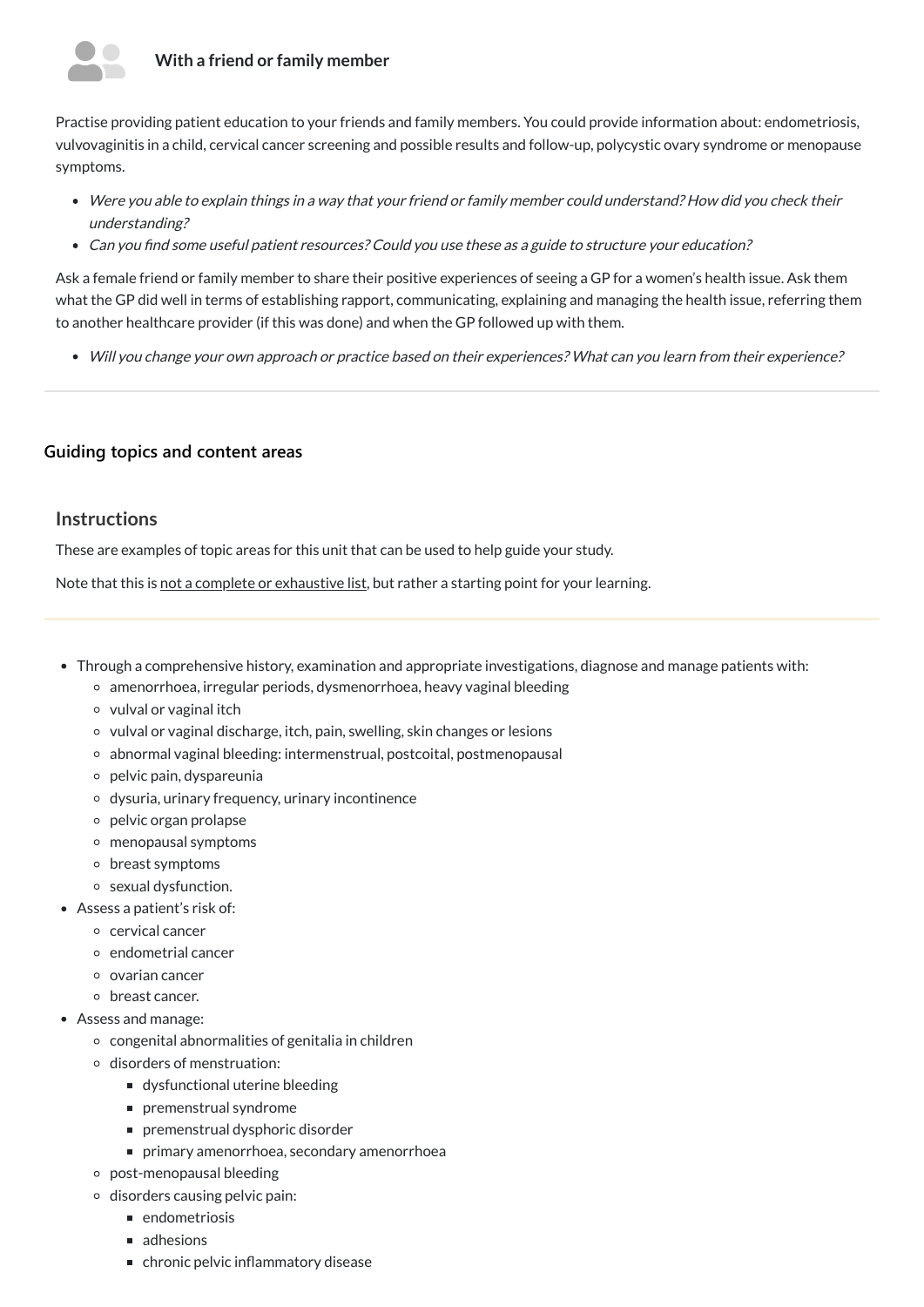- persistent pelvic pain
- vulval or perineal conditions:
	- labial fusion
	- vulvovaginitis
	- vulvodynia
	- candidiasis
	- vulval cancer
	- genital herpes
	- genital warts
	- $\blacksquare$  lichen sclerosis
	- Bartholin's cyst
	- female genital cutting or circumcision
- vaginal conditions:
	- imperforate hymen
	- bacterial vaginosis
	- vaginismus
	- $\blacksquare$  fistula
	- neovaginal conditions in patients with gender re-alignment surgery
	- pelvic organ prolapse
	- complications from vaginal mesh repair
	- vaginal cancer
- o ovarian conditions:
	- polycystic ovary syndrome
	- varian cysts
	- ovarian cancer
	- premature ovarian insufficiency
- uterine conditions:
	- uterine fibroids
	- adenomyosis
	- $\blacksquare$  endometrial hyperplasia
	- $\blacksquare$  endometrial cancer
	- uterine prolapse
- cervical conditions:
	- cervical polyps
	- cervical ectropion
	- cervicitis
	- abnormal cervical cancer screening result
	- cervical cancer
- o breast conditions:
	- **fibroadenoma**
	- **Deast cyst**
	- **p** breast abscess
	- mastitis intertrigo
	- breast ductal ectasia
	- breast cancer
	- breast implant complications: leak, rupture, breast implant associated anaplastic large cell lymphoma
	- **Deast reduction**
	- **I** lymphoedema
- nipple conditions:
	- candidiasis
	- supernumerary nipples
	- inverted nipple
	- cracked nipple
	- Paget's disease
- sexual dysfunction
	- female sexual interest/arousal disorder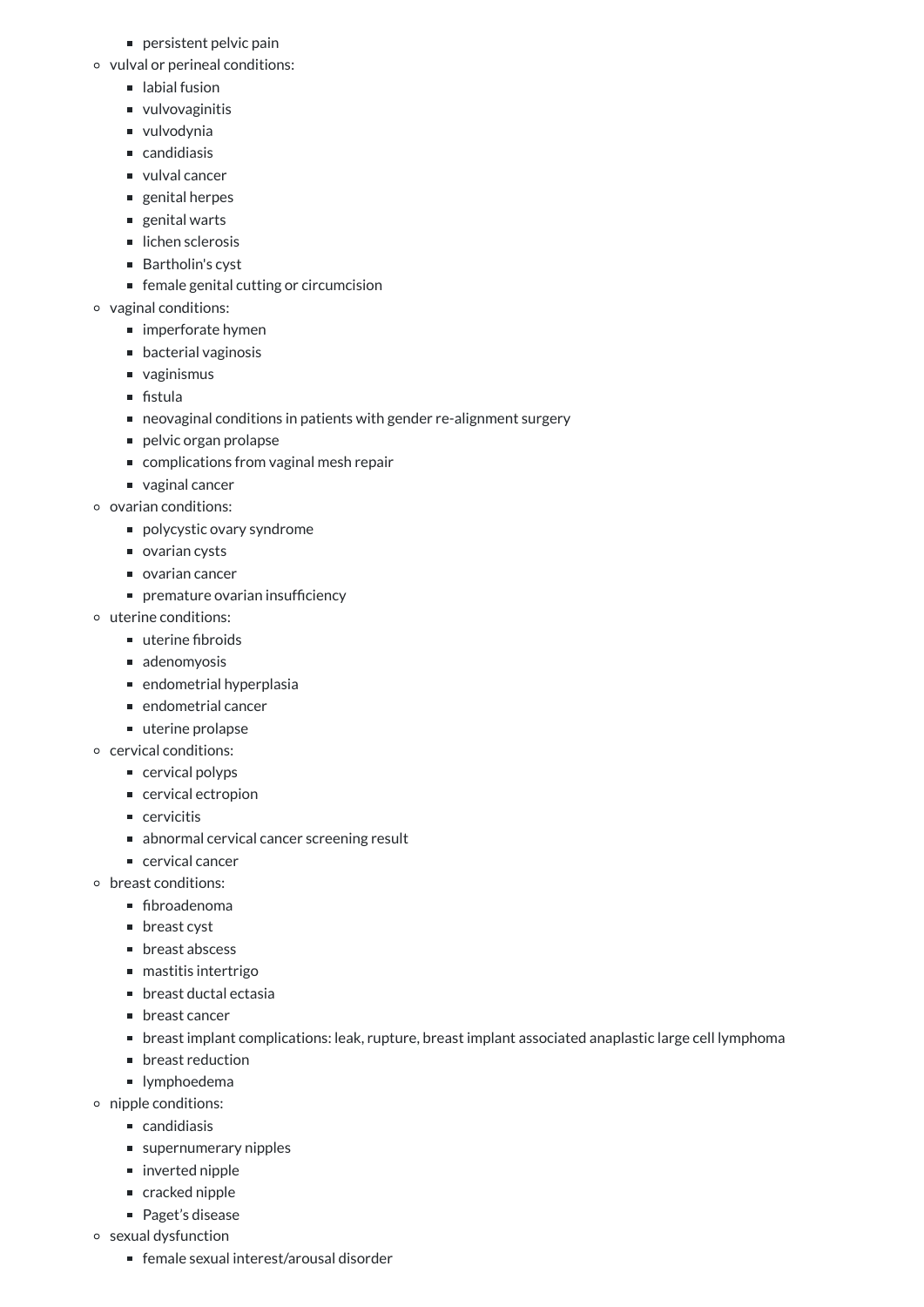- female orgasmic disorder
- **EX genito-pelvic pain/penetration disorder.**
- Assess and manage women's health presentations and conditions in:
	- $\circ$  children prepubescent
	- adolescents
	- $\circ$  premenopausal patients
	- $\circ$  perimenopausal patients
	- post-menopausal patients.
- Perform:
	- $\circ$  pelvic examination
	- $\circ$  genital examination
	- speculum examination
	- o specimen collection (high vaginal swabs, endocervical swabs)
	- cervical cancer screening (or discuss self-collection CST)
	- breast examination.
- Provide health screening and understand when diagnostic investigation as opposed to screening is required.
- Provide preventive healthcare.
- Provide patient education about gynaecological symptoms and conditions and breast symptoms and conditions.
- Understand health inequality and health inequity as it applies to Aboriginal and Torres Strait Islander women, culturally and linguistically diverse women, rural and remote women, and patients with sexual and gender diversity.
- Safely prescribe non-hormonal pharmacotherapy and menopause hormone therapy using an evidence-based approach.
- Safely prescribe contraception for gynaecological symptoms and conditions using an evidence-based approach.

The following list of resources is provided as a starting point to help guide your learning only and is not an exhaustive list of **all resources.** It is your responsibility as an independent learner to identify further resources suited to your learning needs, and to ensure that you refer to the most up-to-date guidelines on a particular topic area, noting that any assessments will utilise current guidelines.

- Klein DA, Paradise SL, Reeder RM. Amenorrhea: A systematic approach to diagnosis and management [\(https://www.aafp.org/afp/2019/0701/p39.html\).](https://www.aafp.org/afp/2019/0701/p39.html) Am Fam Physician 2019;100(1):39–48.
- This article provides a systematic approach to assessing sexual dysfunction in general practice.
	- Goodwach R. Let's talk about sex [\(https://www.racgp.org.au/download/Documents/AFP/2017/Jan-Feb/AFP-Jan-Feb-2017-](https://www.racgp.org.au/download/Documents/AFP/2017/Jan-Feb/AFP-Jan-Feb-2017-Focus-Goodwach-V2.pdf) Focus-Goodwach-V2.pdf). Aust Fam Physician 2017;46(1–2):14–18.

# **[Learning resources](javascript:void(0))**

# **Instructions**

# **Journal articles**

A comprehensive guide to clinical assessment, investigation and management of amenorrhoea.

#### **Textbooks**

This is a comprehensive text on primary healthcare for women's health in Australia.

Mazza, D. Women's health in general practice. 2nd edn. Chatswood, NSW: Elsevier Australia, 2010. (Available from the RACGP library.)

#### **Online resources**

Up-to-date evidence-based management of heavy menstrual bleeding, primary dysmenorrhoea and menopause.

• Therapeutic Guidelines [\(http://www.tg.org.au\).](http://www.tg.org.au/)

Resources for health professionals and patient on menopause.

Australian Menopause Society [\(http://www.menopause.org.au\)](http://www.menopause.org.au/).

Resources for health professionals and patients on women's health, including learning modules available for a small cost.

Jean Hailes for women's health [\(https://www.jeanhailes.org.au/\).](https://www.jeanhailes.org.au/)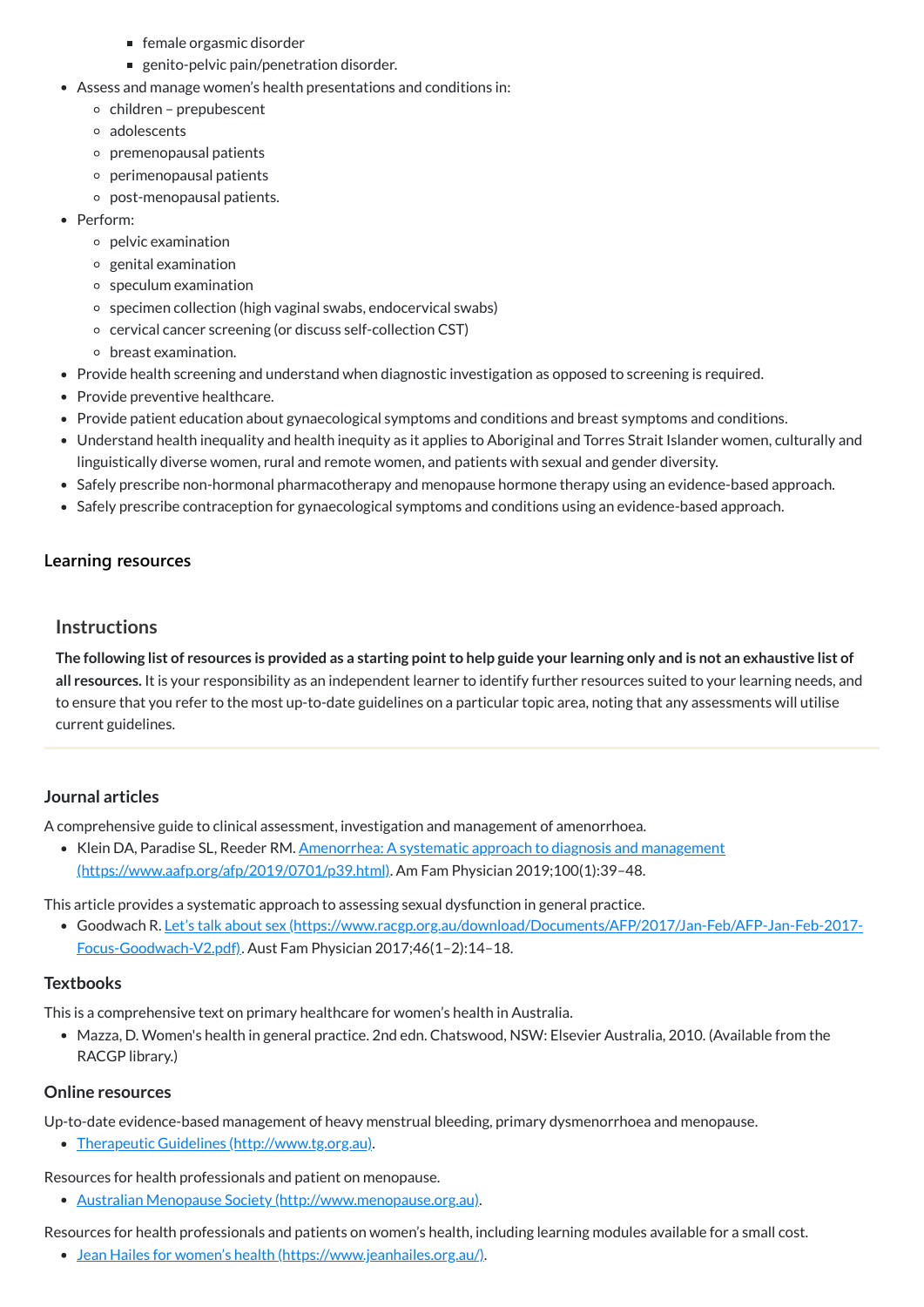Australian evidence-based guideline for investigating new breast symptoms in general practice.

• Cancer Australia. The investigation of a new breast symptom: A guide for general practitioners [\(http://www.canceraustralia.gov.au/publications-and-resources/cancer-australia-publications/investigation-new-breast](http://www.canceraustralia.gov.au/publications-and-resources/cancer-australia-publications/investigation-new-breast-symptom-guide-general-practitioners)symptom-guide-general-practitioners).

A breast cancer risk assessment and risk management tool to facilitate discussion between patients and doctors about breast cancer screening.

• Peter MacCallum Cancer Centre. *iPrevent [\(https://www.petermac.org/iprevent\)](https://www.petermac.org/iprevent).* 

Australian guidelines for cervical cancer screening and investigation of abnormal vaginal bleeding.

Cancer Council Australia. National Cervical Screening Program: Guidelines for the management of screen-detected abnormalities, screening in specific populations and investigation of abnormal vaginal bleeding [\(https://wiki.cancer.org.au/australia/Guidelines:Cervical\\_cancer/Screening#\\_ga=2.56686826.1739159731.1632029286-](https://wiki.cancer.org.au/australia/Guidelines:Cervical_cancer/Screening#_ga=2.56686826.1739159731.1632029286-942063520.1632029286) 942063520.1632029286).

• Cancer Council Australia. Abnormal vaginal bleeding in pre-, peri- and post-menopausal women: a diagnostic guide for general practitioners and gynaecologists (http://www.canceraustralia.gov.au/publications-and-resources/cancer-australia[publications/abnormal-vaginal-bleeding-pre-peri-and-post-menopausal-women-diagnostic-guide-general-practitioners\).](http://www.canceraustralia.gov.au/publications-and-resources/cancer-australia-publications/abnormal-vaginal-bleeding-pre-peri-and-post-menopausal-women-diagnostic-guide-general-practitioners)

Information about self-collection for cervical screening for GPs

• Monash University. International evidence-based guideline for the assessment and management of polycystic ovary syndrome [\(http://www.monash.edu/medicine/sphpm/mchri/pcos/guideline\).](http://www.monash.edu/medicine/sphpm/mchri/pcos/guideline)

Cancer Council Australia. FAQs for Providers. Self-collection updates to the National Cervical Screening Program Clinical Guidelines [\(https://www.cancer.org.au/assets/pdf/national-cervical-screening-program-clinical-guidelines-faqs-for](https://www.cancer.org.au/assets/pdf/national-cervical-screening-program-clinical-guidelines-faqs-for-providers#_ga=2.157244467.90380488.1656383843-1681106285.1656383843)providers#\_ga=2.157244467.90380488.1656383843-1681106285.1656383843)

• RANZCOG. Australian clinical practice guideline for the assessment and management of endometriosis (https://ranzcog.edu.au/RANZCOG\_SITE/media/RANZCOG-[MEDIA/Women%27s%20Health/Statement%20and%20guidelines/Clinical%20-%20Gynaecology/Endometriosis-clinical](https://ranzcog.edu.au/RANZCOG_SITE/media/RANZCOG-MEDIA/Women%27s%20Health/Statement%20and%20guidelines/Clinical%20-%20Gynaecology/Endometriosis-clinical-practice-guideline.pdf?ext=.pdf)practice-guideline.pdf?ext=.pdf).

Overview of the assessment, investigation, management and gynaecologist referral for abnormal vaginal bleeding.

- The Royal Australian College of General Practitioner. *gplearning [\(https://www.racgp.org.au/education/professional](https://www.racgp.org.au/education/professional-development/online-learning/gplearning)*development/online-learning/gplearning):
	- o check, unit 529, July 2016: Cancer
	- o check, unit 530, August 2016: Women's health.
	- check, unit 549, May 2018: Female reproductive system
	- $\circ$  check, unit 580, March 2021: Women's health
	- o Breast cancer in the young woman
	- Breast cancer screening and diagnostic breast imaging
	- Understanding the renewed National Cervical Screening Program
	- Menstrual disorders MCQ

Information specific to the health of Aboriginal and Torres Strait Islander women.

• Australian Indigenous Health*InfoNet*. Women [\(https://healthinfonet.ecu.edu.au/learn/population-groups/women/\)](https://healthinfonet.ecu.edu.au/learn/population-groups/women/).

International guidelines for the assessment and management of PCOS.

Australian guidelines for the assessment and management of endometriosis and adenomyosis.

## **Modules**

eLearning activities related to women's health.

Online training regarding cervical screening tests and follow-up management for women.

• NPS MedicineWise. National cervical screening program [\(https://learn.nps.org.au/course/index.php?categoryid=89\)](https://learn.nps.org.au/course/index.php?categoryid=89).

This contextual unit covers content that particularly overlaps with the units of Pregnancy and reproductive health, and Sexual health and gender diversity. Where a topic is mentioned but not covered in detail, or for other related presentations such as contraception, please refer to those units.

#### **This contextual unit relates to the other unit/s of:**

Abuse and violence [\(https://www.racgp.org.au/curriculum-and-syllabus/units/abuse-and-violence\)](https://www.racgp.org.au/curriculum-and-syllabus/units/abuse-and-violence)